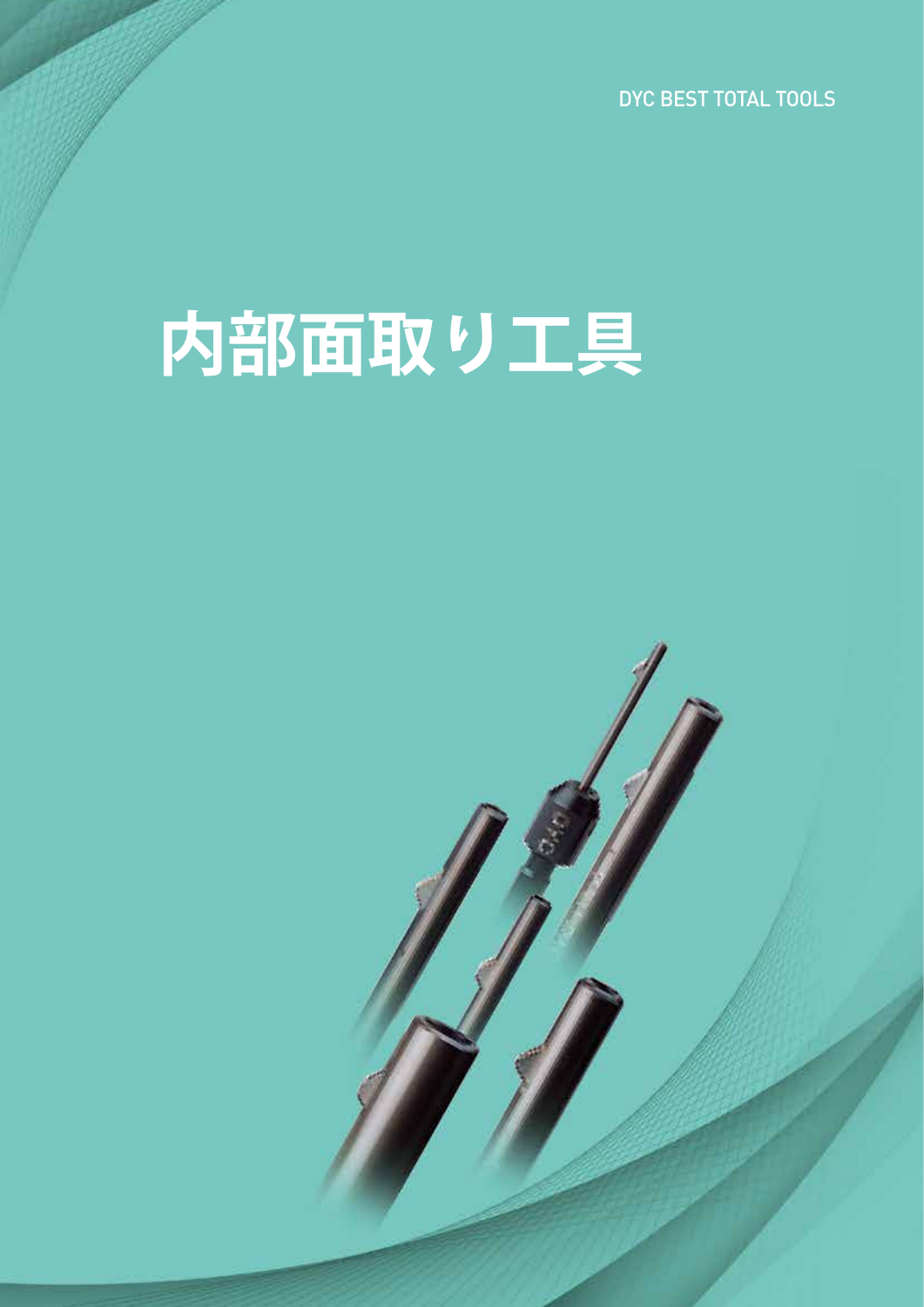# 内部面取り工具



#### Standard Tool A Type

| Item no.<br>型番 | <b>Hole size</b><br>ホールサイズ | <b>Price</b><br>価格(円) | <b>BLADE</b><br>ブレード | <b>Remarks</b><br>備考 |
|----------------|----------------------------|-----------------------|----------------------|----------------------|
| DT01A-030      | 3.0                        | 21,290                |                      |                      |
| DT01A-035      | 3.5                        | 21,290                | N <sub>3</sub>       | Adaptor              |
| DT01A-040      | 4.0                        | 21,290                |                      | $^{+}$<br>Arbor      |
| DT01A-045      | 4.5                        | 20,800                |                      | $^{+}$               |
| DT01A-050      | 5.0                        | 20,800                | N <sub>4</sub>       | <b>Blade</b>         |
| DT01A-055      | 5.5                        | 20,800                |                      |                      |

。上記以外のサイズについてはお問い合わせください

#### Standard Tool C Type

| Item no.<br>型番 | <b>Hole size</b><br>ホールサイズ | <b>Price</b><br>価格(円) | <b>BLADE</b><br>ブレード | <b>Remarks</b><br>備考 |
|----------------|----------------------------|-----------------------|----------------------|----------------------|
| DT03C-180      | 18.0                       | 21,310                |                      |                      |
| DT03C-185      | 18.5                       | 21,310                |                      |                      |
| DT03C-190      | 19.0                       | 21,810                | N9                   | Arbor $+$            |
| DT03C-195      | 19.5                       | 22,090                |                      | <b>Blade</b>         |
| DT03C-200      | 20.0                       | 22,300                |                      |                      |
| DT03C-250      | 25.0                       | 23,250                |                      |                      |

。上記以外のサイズについてはお問い合わせください

#### Standard Tool B Type

| Item no.<br>型番 | <b>Hole size</b><br>ホールサイズ | <b>Price</b><br>価格(円) | <b>BLADE</b><br>ブレード | <b>Remarks</b><br>備考 |
|----------------|----------------------------|-----------------------|----------------------|----------------------|
| DT02B-060      | 6.0                        | 12,690                |                      |                      |
| DT02B-065      | 6.5                        | 12,690                | <b>N5</b>            |                      |
| DT02B-070      | 7.0                        | 12,940                |                      |                      |
| DT02B-075      | 7.5                        | 12,940                |                      |                      |
| DT02B-080      | 8.0                        | 13,310                |                      |                      |
| DT02B-085      | 8.5                        | 13,310                | N <sub>6</sub>       |                      |
| DT02B-090      | 9.0                        | 13,550                |                      |                      |
| DT02B-095      | 9.5                        | 13,550                |                      |                      |
| DT02B-100      | 10.0                       | 13,920                |                      |                      |
| DT02B-105      | 10.5                       | 14,390                |                      |                      |
| DT02B-110      | 11.0                       | 14,390                |                      | Arbor +              |
| DT02B-115      | 11.5                       | 14,580                |                      | <b>Blade</b>         |
| DT02B-120      | 12.0                       | 14,580                | <b>N7</b>            |                      |
| DT02B-125      | 12.5                       | 14,760                |                      |                      |
| DT02B-130      | 13.0                       | 14,760                |                      |                      |
| DT02B-135      | 13.5                       | 14,760                |                      |                      |
| DT02B-140      | 14.0                       | 14,950                |                      |                      |
| DT02B-145      | 14.5                       | 14,950                |                      |                      |
| DT02B-150      | 15.0                       | 15,130                | N <sub>8</sub>       |                      |
| DT02B-155      | 15.5                       | 15,130                |                      |                      |
| DT02B-160      | 16.0                       | 15,310                |                      |                      |
| DT02B-170      | 17.0                       | 15,310                |                      |                      |

。上記以外のサイズについてはお問い合わせください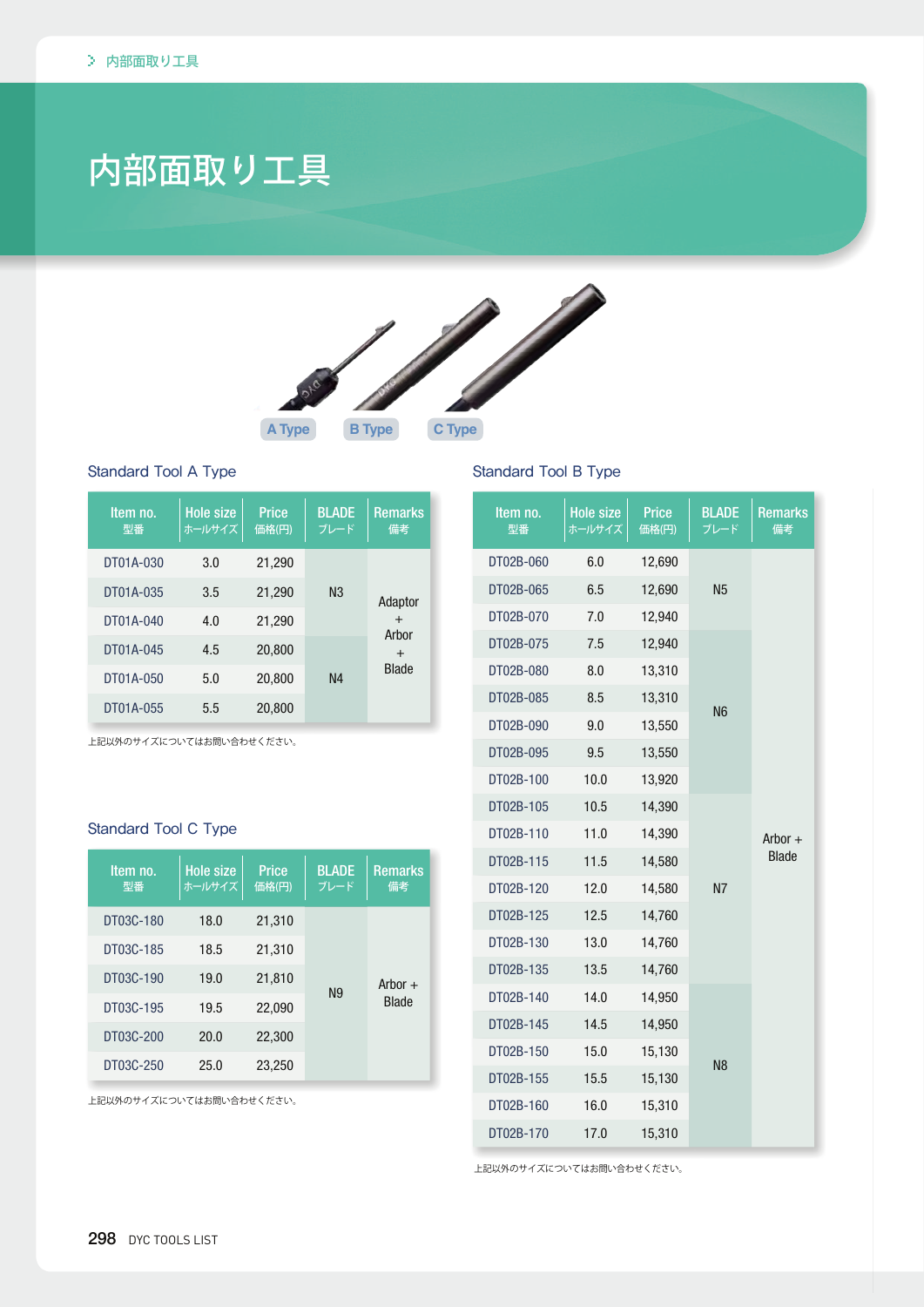## 内部面取り工具ブレード (SKH51, 超硬)





#### **HSS**

| Item no.<br>型番 | <b>Hole size</b><br>ホールサイズ | <b>Price</b><br>価格(円) | <b>Working Range</b><br>加工範囲         |
|----------------|----------------------------|-----------------------|--------------------------------------|
| BL01H1-N3-TIN  | N <sub>3</sub>             | 3,650                 | D <sub>3</sub> .0-D <sub>4.0</sub>   |
| BL01H1-N4-TIN  | N <sub>4</sub>             | 3,650                 | D4.5-D5.5                            |
| BL01H1-N5-TIN  | N <sub>5</sub>             | 3,060                 | D6.0-D7.0                            |
| BL01H1-N6-TIN  | N <sub>6</sub>             | 3,060                 | D7.5-D10.0                           |
| BL01H1-N7-TiN  | N <sub>7</sub>             | 3,250                 | D <sub>10.5</sub> -D <sub>13.5</sub> |
| BL01H1-N8-TIN  | N <sub>8</sub>             | 3,250                 | D <sub>14.0</sub> -D <sub>17.0</sub> |
| BL01H1-N9-TIN  | N <sub>9</sub>             | 6,210                 | D <sub>18.0</sub> -D <sub>25.0</sub> |



#### **Carbide**

| Item no.<br>型番  | Hole size<br>ホールサイズ | <b>Price</b><br>価格(円) | <b>Working Range</b><br>加工範囲         |
|-----------------|---------------------|-----------------------|--------------------------------------|
| BL01CA-N3-TIALN | N <sub>3</sub>      | 5,230                 | D <sub>3</sub> .0-D <sub>4.0</sub>   |
| BL01CA-N4-TIALN | N <sub>4</sub>      | 5,230                 | D4.5-D5.5                            |
| BL01CA-N5-TIALN | N <sub>5</sub>      | 4,670                 | D6.0-D7.0                            |
| BL01CA-N6-TIALN | N <sub>6</sub>      | 4,670                 | D7.5-D10.0                           |
| BL01CA-N7-TIALN | N <sub>7</sub>      | 5,730                 | D <sub>10.5</sub> -D <sub>13.5</sub> |
| BL01CA-N8-TIALN | N <sub>8</sub>      | 5,730                 | D <sub>14.0</sub> -D <sub>17.0</sub> |